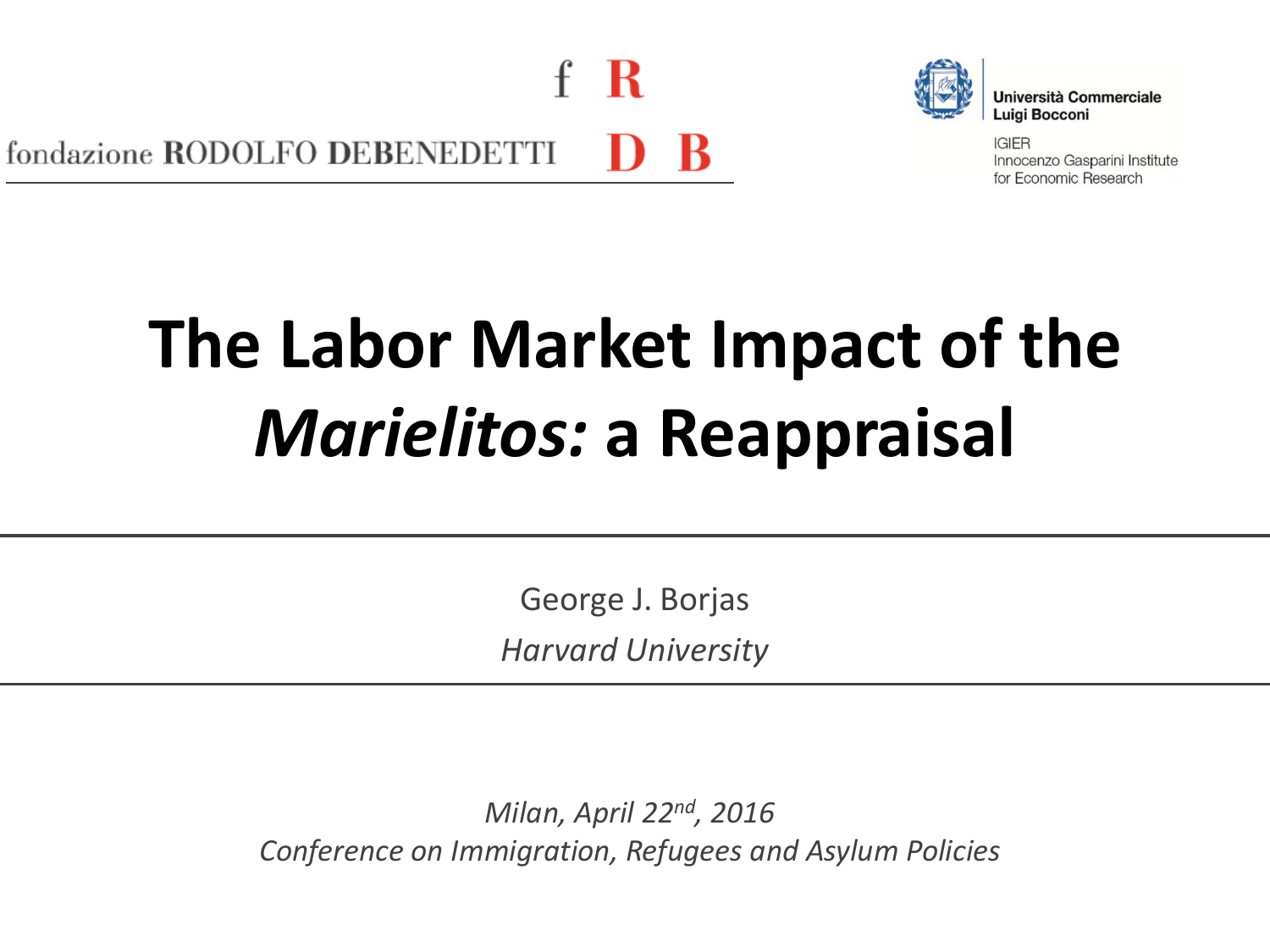# **The Wage Impact of the** Marielitos**: A Reappraisal**

**George J. Borjas April 2016**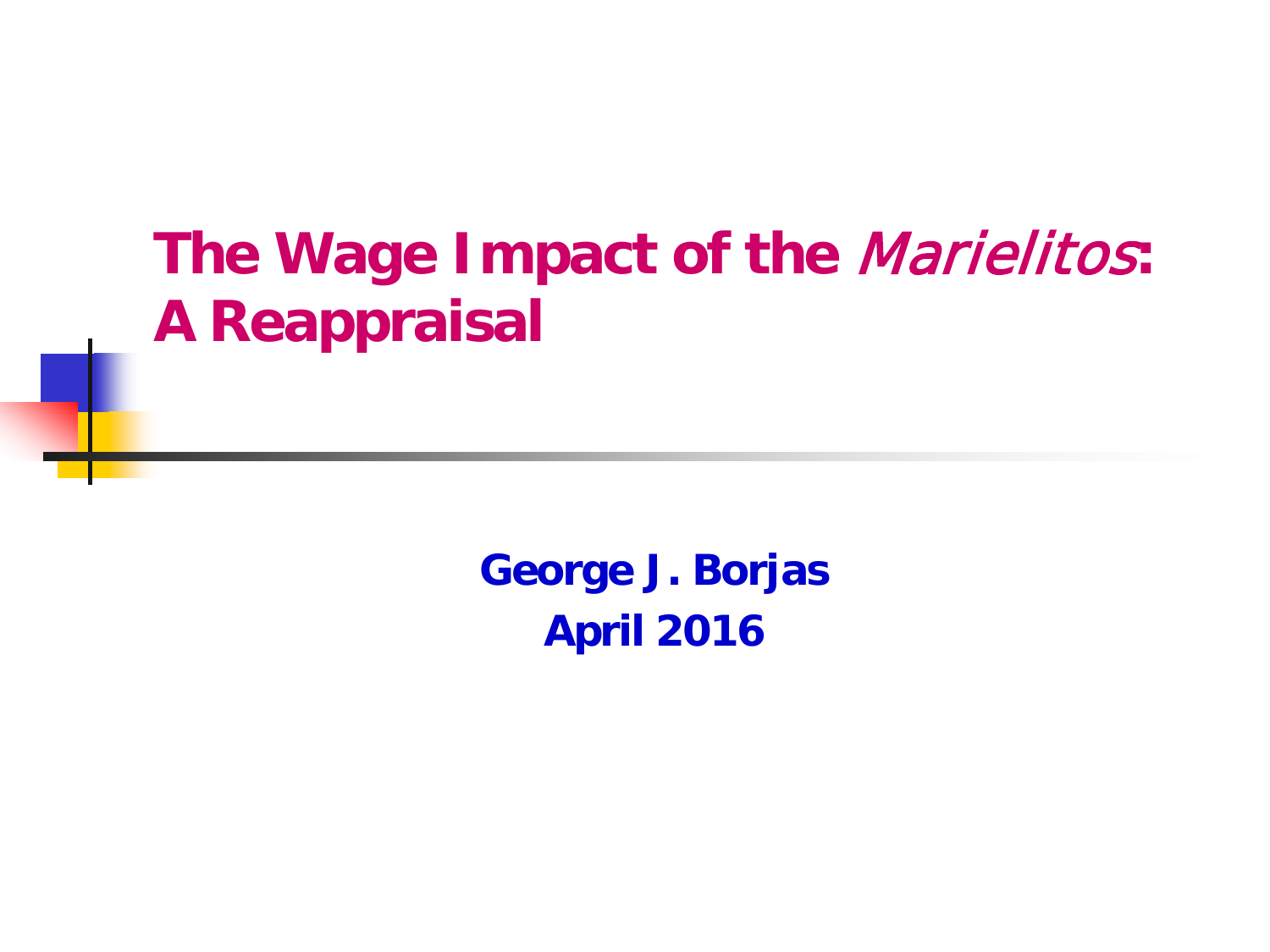# **2. The Mariel supply shock**

- On April 20, 1980, Fidel Castro declared that Cuban nationals wishing to move to the United States could leave freely from the port of Mariel. Cuban-American in the US organized a boatlift to bring their relatives.
- The first Marielitos arrived on April 23. By June 3, over 100,000 Cubans had migrated. By the end of the boatlift, 125,000 Cubans had moved and Miami's workforce had grown by around 8 percent.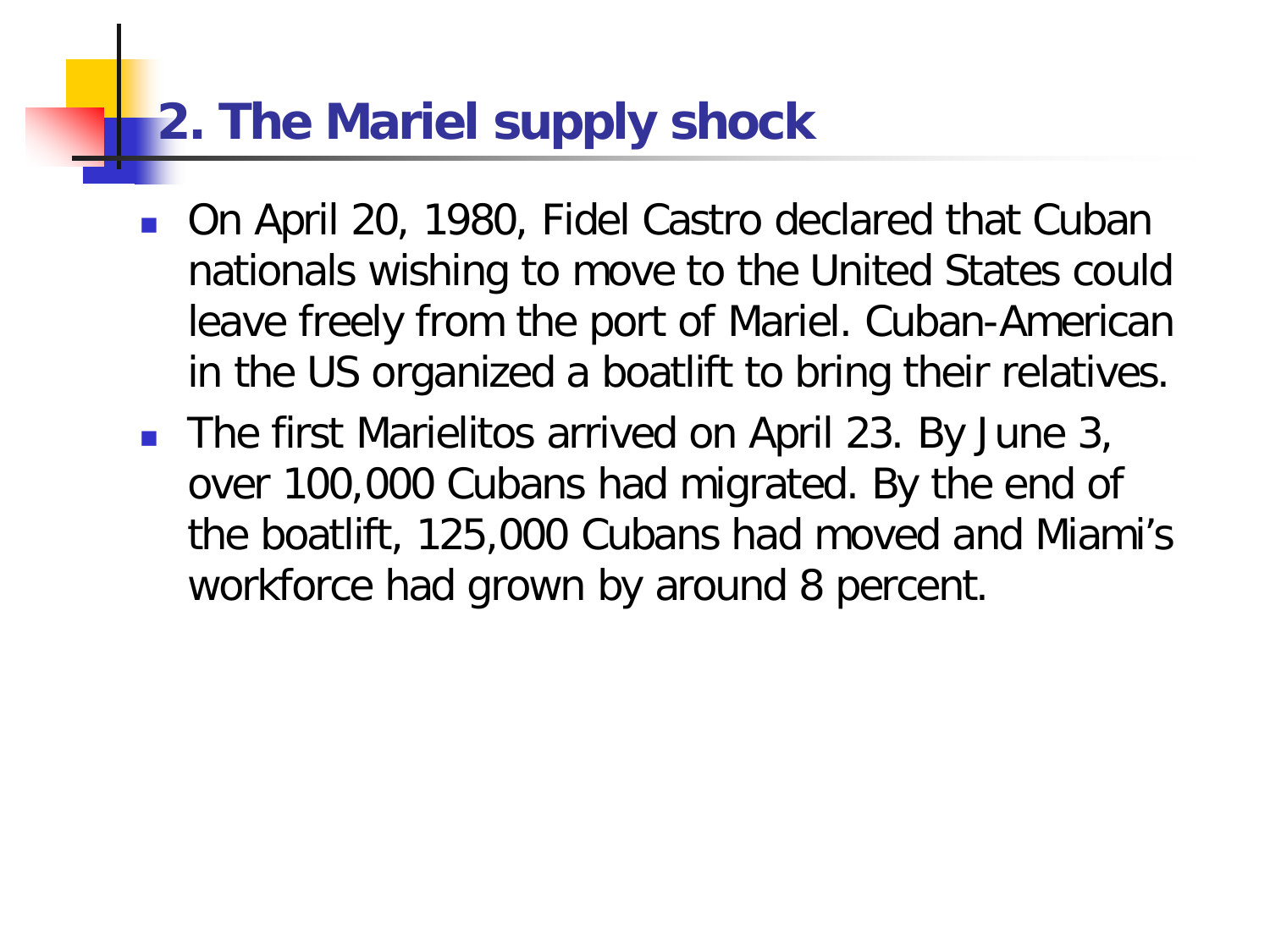#### **3. Cuban immigration to the United States**

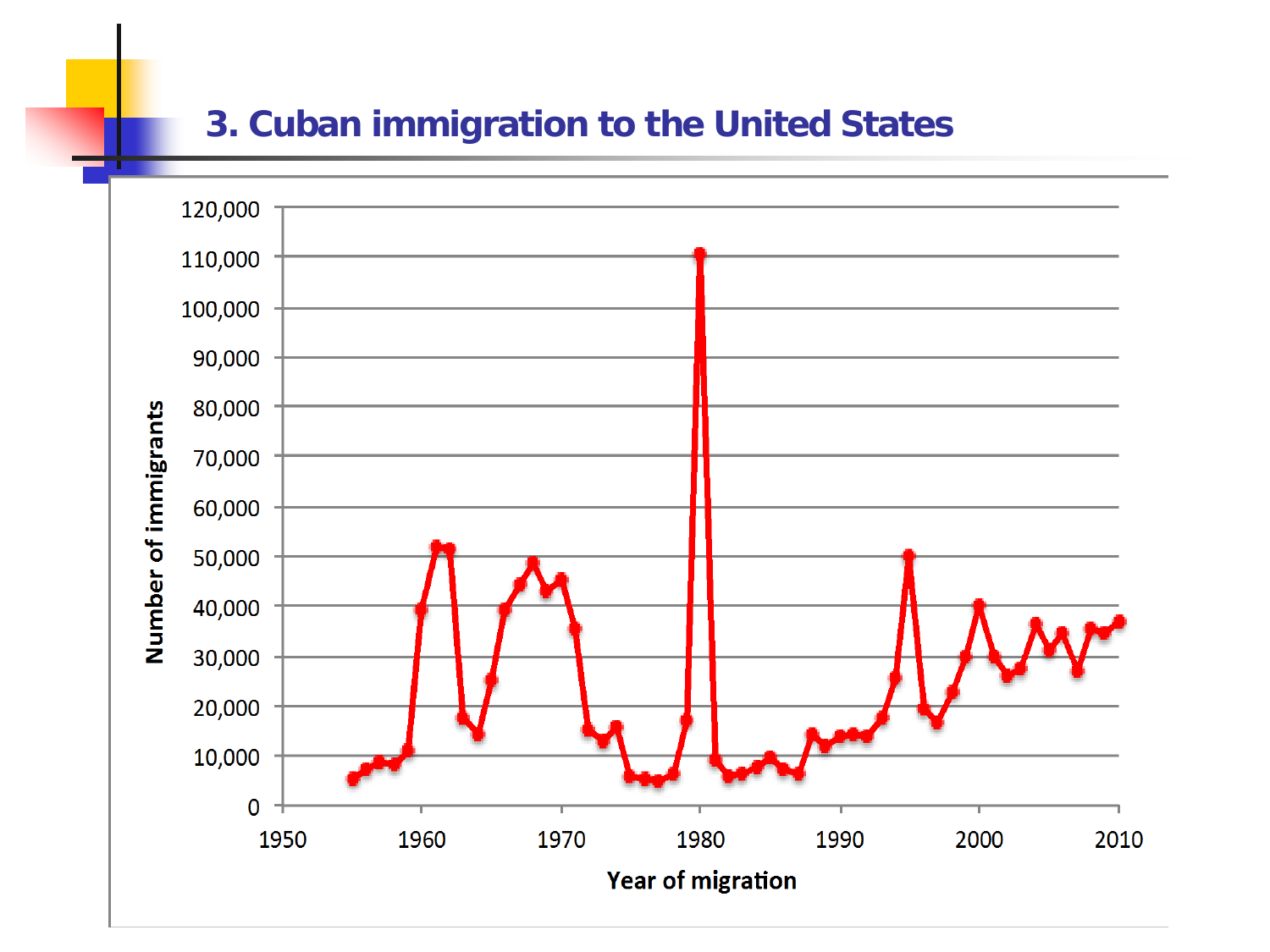### **4. Card's (1990) Mariel paper**

- David Card's (1990) study of the labor market impact of the Mariel supply shock is a landmark in the literature, both in terms of being an early analysis of a "natural experiment" and in terms of its policy implications.
- **The Card placebo: "For comparative purposes, I have** assembled similar data…in four other cities: Atlanta, Los Angeles, Houston, and Tampa-St. Petersburg. These four cities were selected both because they had relatively large populations of blacks and Hispanics **and** because they exhibited a pattern of economic growth similar to that in Miami over the late 1970s and early 1980s**.** A comparison of employment growth rates…suggests that economic conditions were **very similar in Miami and the average of the four comparison cities between 1976 and 1984**."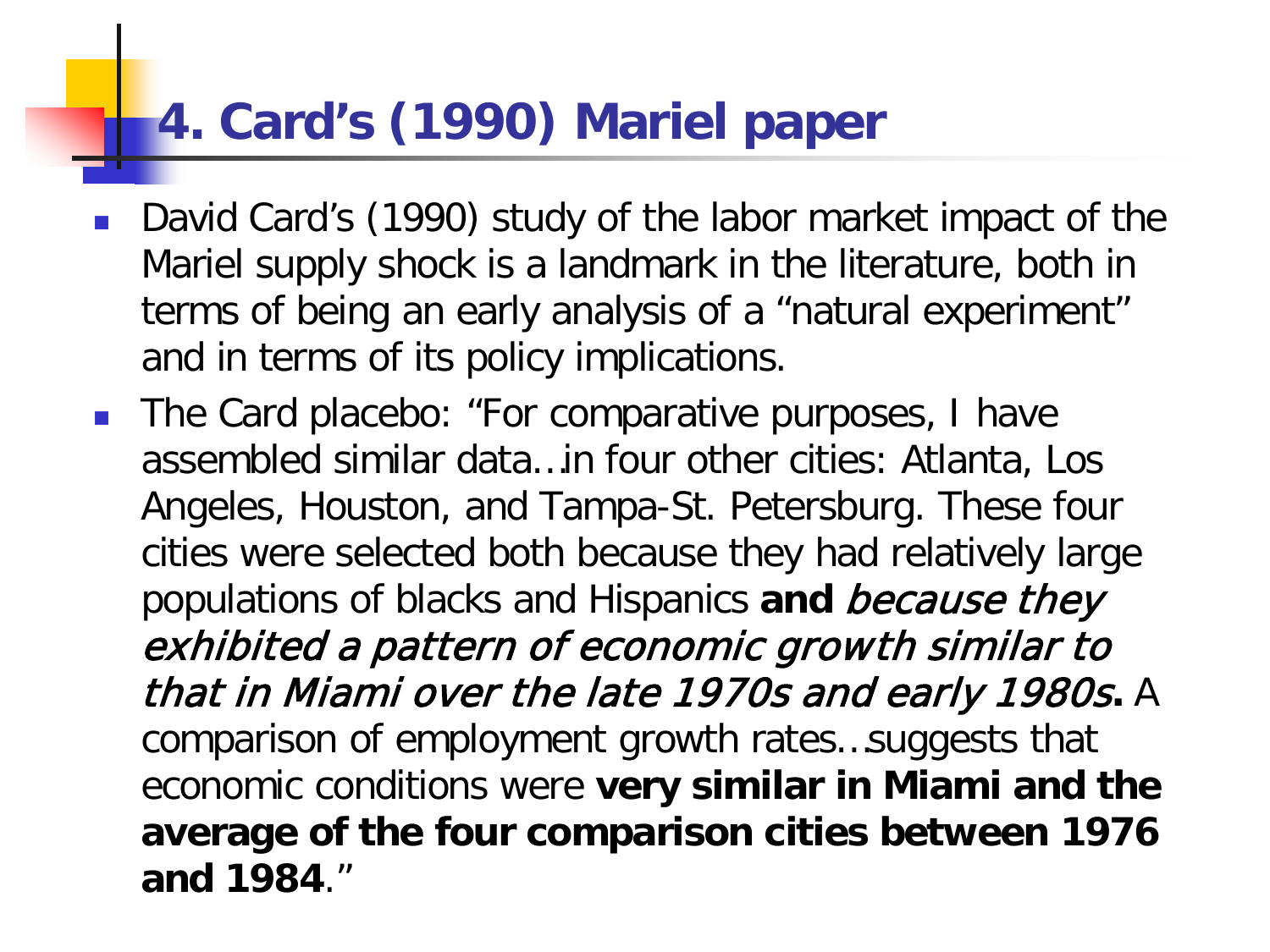# **5. Mariel and the weekly earnings of white workers (Card, 1990, p. 250)**

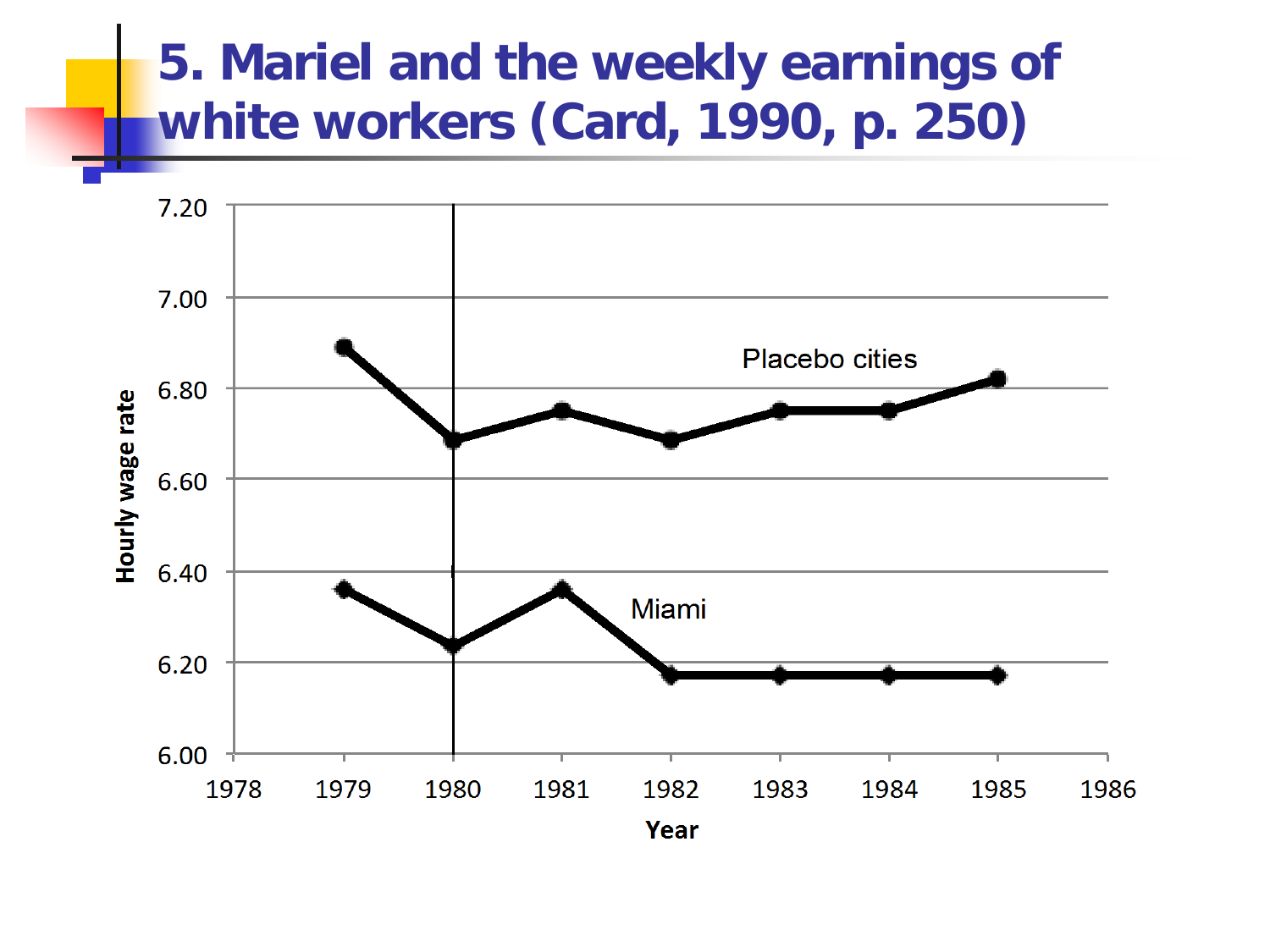### **6. Despite Card's findings…**

- Racial riots ravaged parts of the city within a month after the Mariel boatlift began, leaving 18 dead and 400 injured.
- Riots were the consequence of many accumulated grievances, particularly the acquittal of four white police officers charged with manslaughter when an African-American man died after a high-speed chase.
- But a history of those riots notes one grievance was: "the displacement of blacks by Cubans from jobs and other opportunities."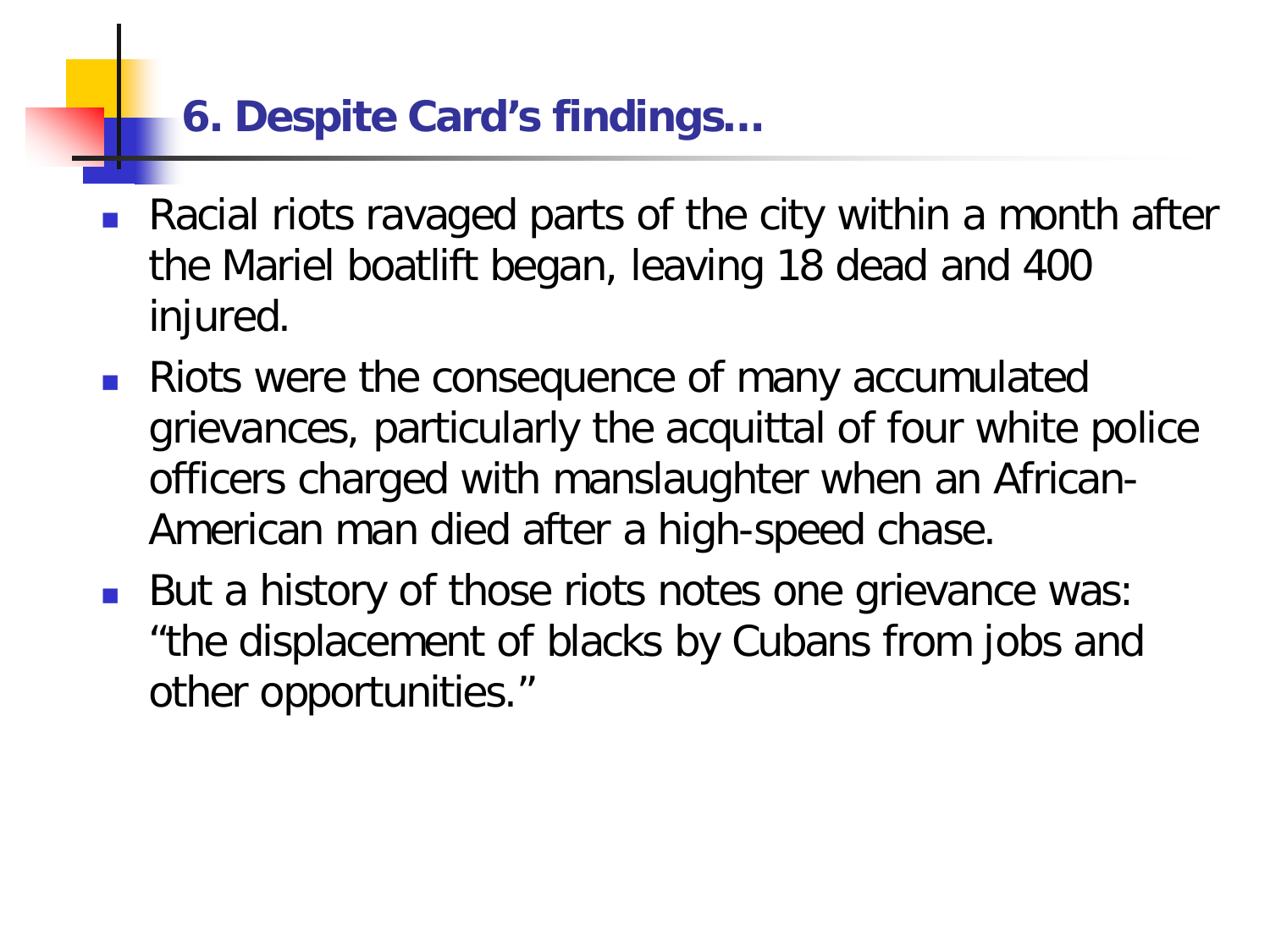### **7. Education distribution of Marielitos**

|                                   | <b>Years of education</b> |      |           |           |             |
|-----------------------------------|---------------------------|------|-----------|-----------|-------------|
| Sample:                           | < 12                      | 12   | $13 - 15$ | $\geq 16$ | Sample size |
| <b>Marielitos:</b>                |                           |      |           |           |             |
| April 1983 CPS                    | 57.9                      | 25.6 | 3.5       | 13.1      | 31          |
|                                   |                           |      |           |           |             |
| <b>June 1986 CPS</b>              | 55.2                      | 28.0 | 6.4       | 9.6       | 31          |
|                                   |                           |      |           |           |             |
| <b>June 1988 CPS</b>              | 58.7                      | 26.1 | 4.4       | 10.9      | 46          |
|                                   |                           |      |           |           |             |
| 1990 Census                       | 64.8                      | 15.8 | 12.9      | 6.5       | 4,234       |
|                                   |                           |      |           |           |             |
| 1994 CPS-ORG                      | 61.4                      | 20.5 | 9.8       | 8.3       | 143         |
|                                   |                           |      |           |           |             |
| 2000 Census                       | 59.9                      | 20.0 | 12.7      | 7.4       | 3,301       |
|                                   |                           |      |           |           |             |
| Miami's pre-existing labor force: |                           |      |           |           |             |
| 1980 Census                       | 26.7                      | 28.4 | 26.0      | 18.8      | 32,971      |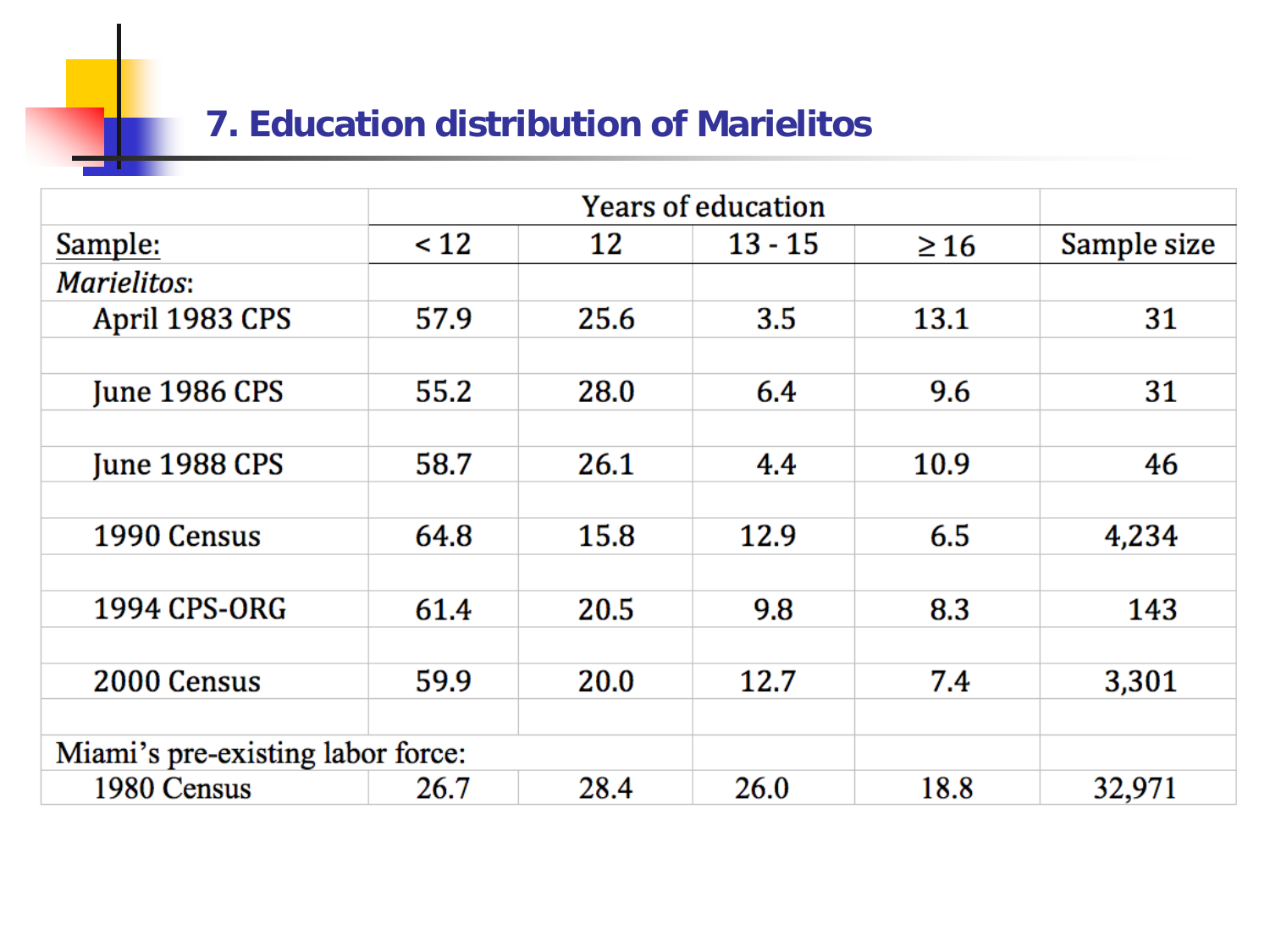#### **8. Size of the Mariel supply shock**

|                       |                       | Number of                  | Percent increase |
|-----------------------|-----------------------|----------------------------|------------------|
|                       | Size of Miami's labor | <i>Marielitos</i> in labor | in supply        |
| Education group:      | force in 1980 (1000s) | force $(1000s)$            |                  |
| High school dropouts  | 176.3                 | 32.5                       | 18.4             |
| High school graduates | 187.5                 | 10.1                       | 5.4              |
| Some college          | 171.5                 | 8.8                        | 5.1              |
| College graduates     | 124.1                 | 4.2                        | 3.4              |
|                       |                       |                            |                  |
| All workers           | 659.4                 | 55.7                       | 8.4              |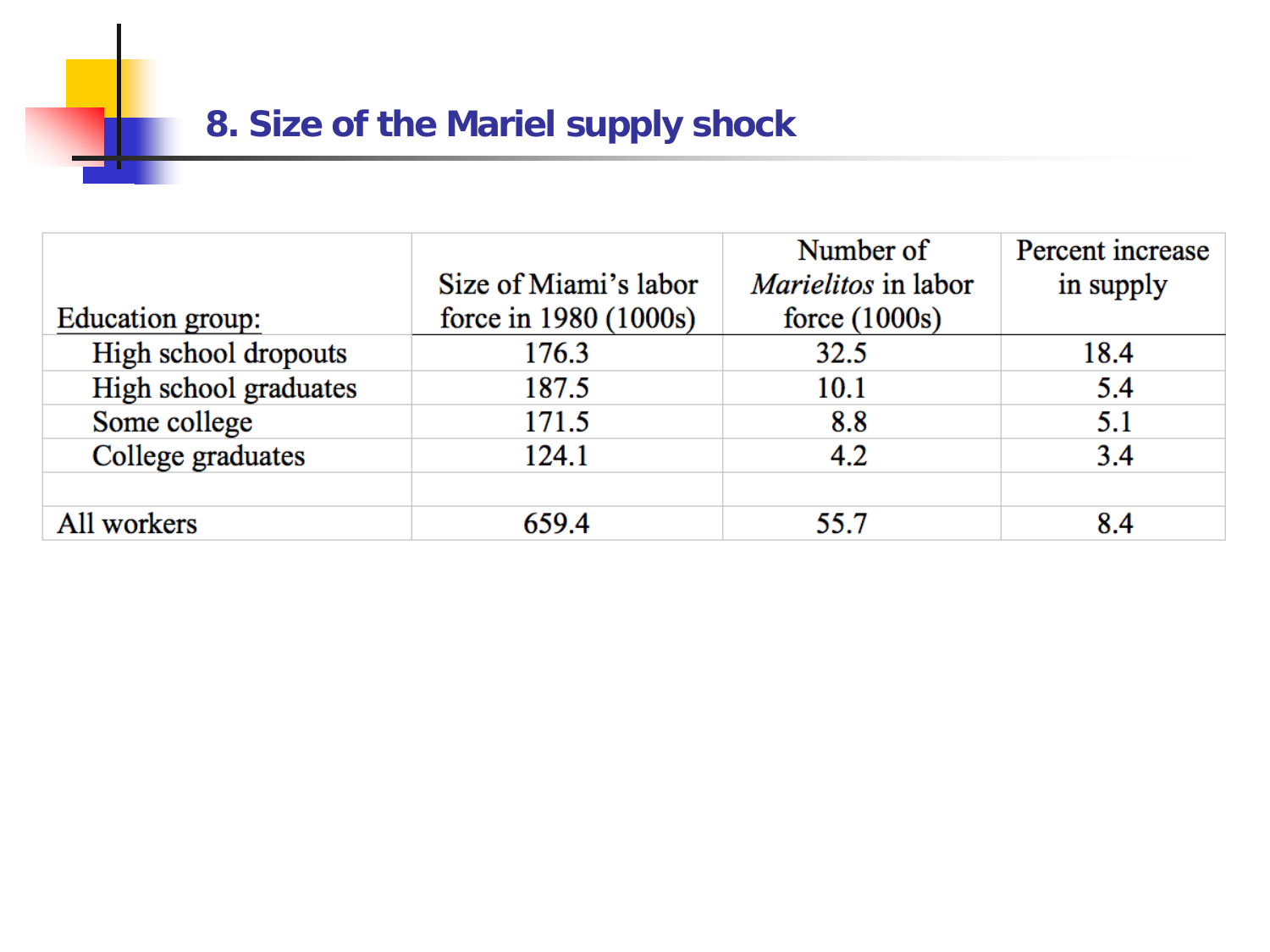### **9. Data**

- **March CPS:** Reports annual earnings in previous calendar year.
- **CPS-ORG:** Reports weekly earnings in prior week IF working that week. (Starts in 1979; May CPS prior to that).
	- **The CPS does not provide any information on country of** birth prior to 1994.
- **Sample:** Non-Hispanic men, aged 25-59. The 1980-90 censuses indicate that almost all immigrants in Miami (over 75%) were Hispanic, so non-Hispanic sample comes close to isolating the native population in Miami.
- **The CPS consistently identifies 44 metro areas beginning in** 1977. Before 1977, there are only 34 metro areas, and NYC is not consistently defined. Miami is not identified until 1973.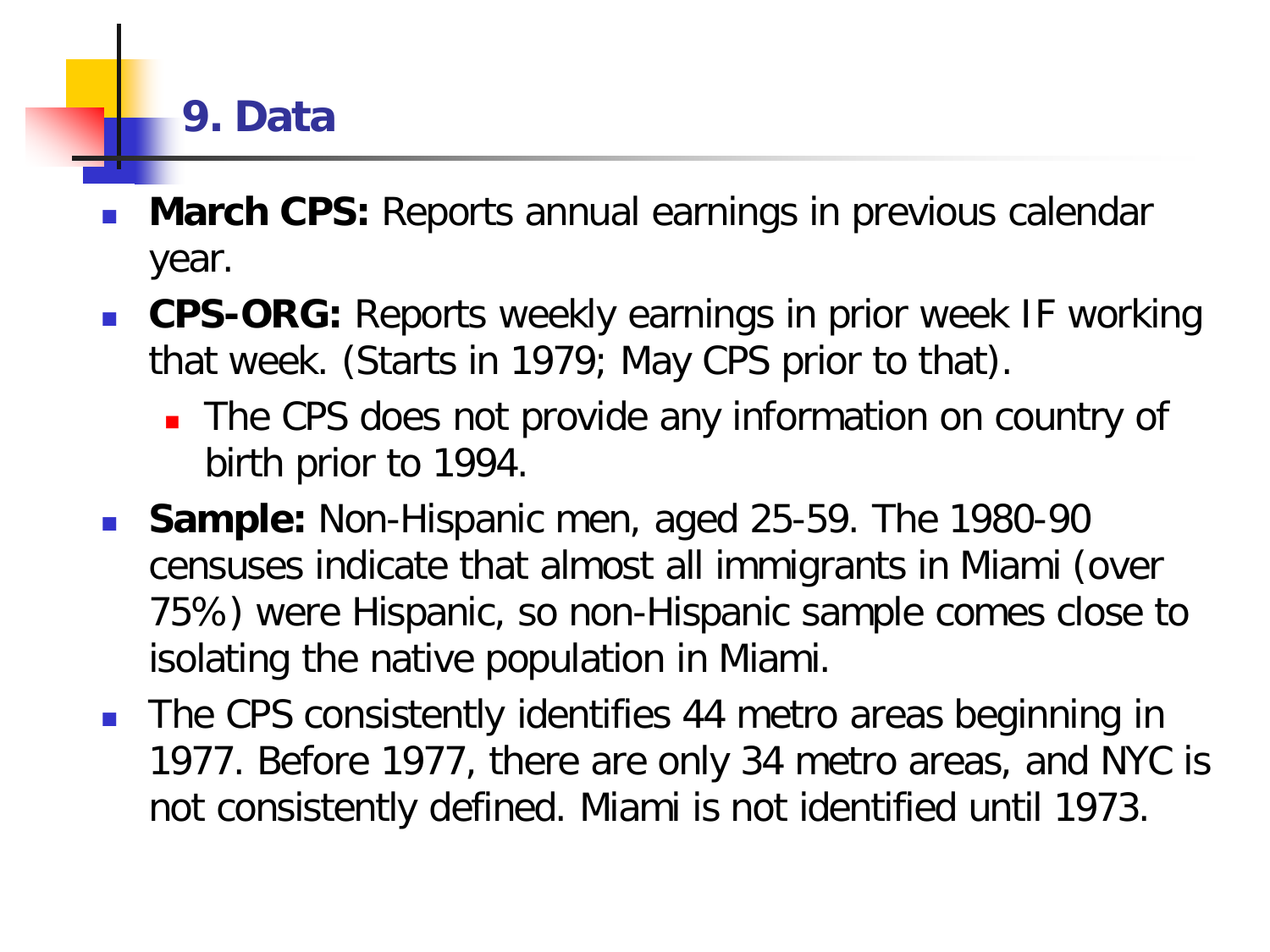#### **10. Rates of employment and wage growth, 1976- 1979**

| Rank                    | Metropolitan area                   | Employment<br>growth: all workers | Employment growth:<br>high school dropouts | Wage growth: high<br>school dropouts |
|-------------------------|-------------------------------------|-----------------------------------|--------------------------------------------|--------------------------------------|
| 1                       | San Diego, CA                       | 0.194                             | 0.067                                      | $-0.093$                             |
| $\overline{\mathbf{2}}$ | Greensboro-Winston Salem, NC        | 0.182                             | $-0.063$                                   | $-0.307$                             |
| 3                       | Kansas City, MO/KS                  | 0.179                             | 0.052                                      | $-0.191$                             |
| 4                       | Anaheim-Santa Ana- Garden Grove, CA | 0.162                             | 0.257                                      | 0.067                                |
| 5                       | Rochester, NY                       | 0.153                             | $-0.172$                                   | 0.065                                |
| 6                       | Miami-Hialeah, FL                   | 0.153                             | 0.086                                      | 0.014                                |
| 7                       | Nassau-Suffolk, NY                  | 0.151                             | 0.056                                      | $-0.057$                             |
| 8                       | San Jose, CA                        | 0.137                             | 0.130                                      | 0.124                                |
| 17                      | Tampa-St. Petersburg-Clearwater, FL | 0.083                             | 0.068                                      | 0.129                                |
| 19                      | Houston-Brazoria, TX                | 0.078                             | 0.090                                      | 0.004                                |
| 24                      | Atlanta, GA                         | 0.069                             | $-0.087$                                   | $-0.062$                             |
| 29                      | Los Angeles-Long Beach, CA          | 0.056                             | 0.075                                      | $-0.112$                             |
| 44                      | Akron, OH                           | $-0.110$                          | $-0.351$                                   | $-0.004$                             |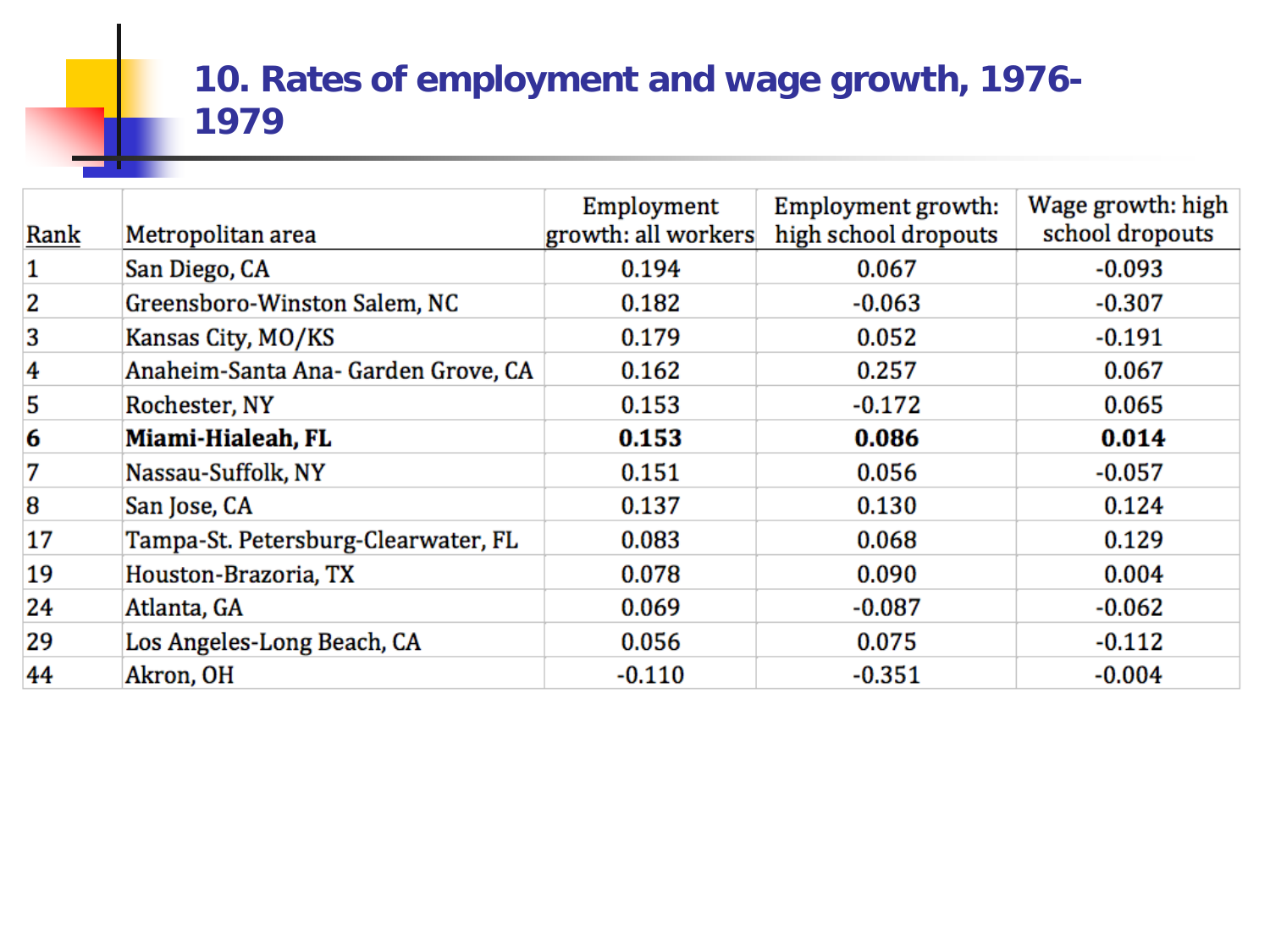# **11. Alternative placebos**

- The "employment placebo": Choose cities that had pre-Mariel employment growth most similar to Miami. These cities are Anaheim, Nassau-Suffolk, Rochester (NY), and San Jose.
- A "synthetic placebo" (Abadie et al.). I match cities based on three pre-Mariel characteristics: the rate of employment growth in the 4-year period prior to Mariel; the concurrent rate of employment growth for high school dropouts; and the concurrent rate of wage growth for high school dropouts. The synthetic control consists mainly of: Anaheim, Kansas City, Rochester (NY), Sacramento, San Diego, and San Jose.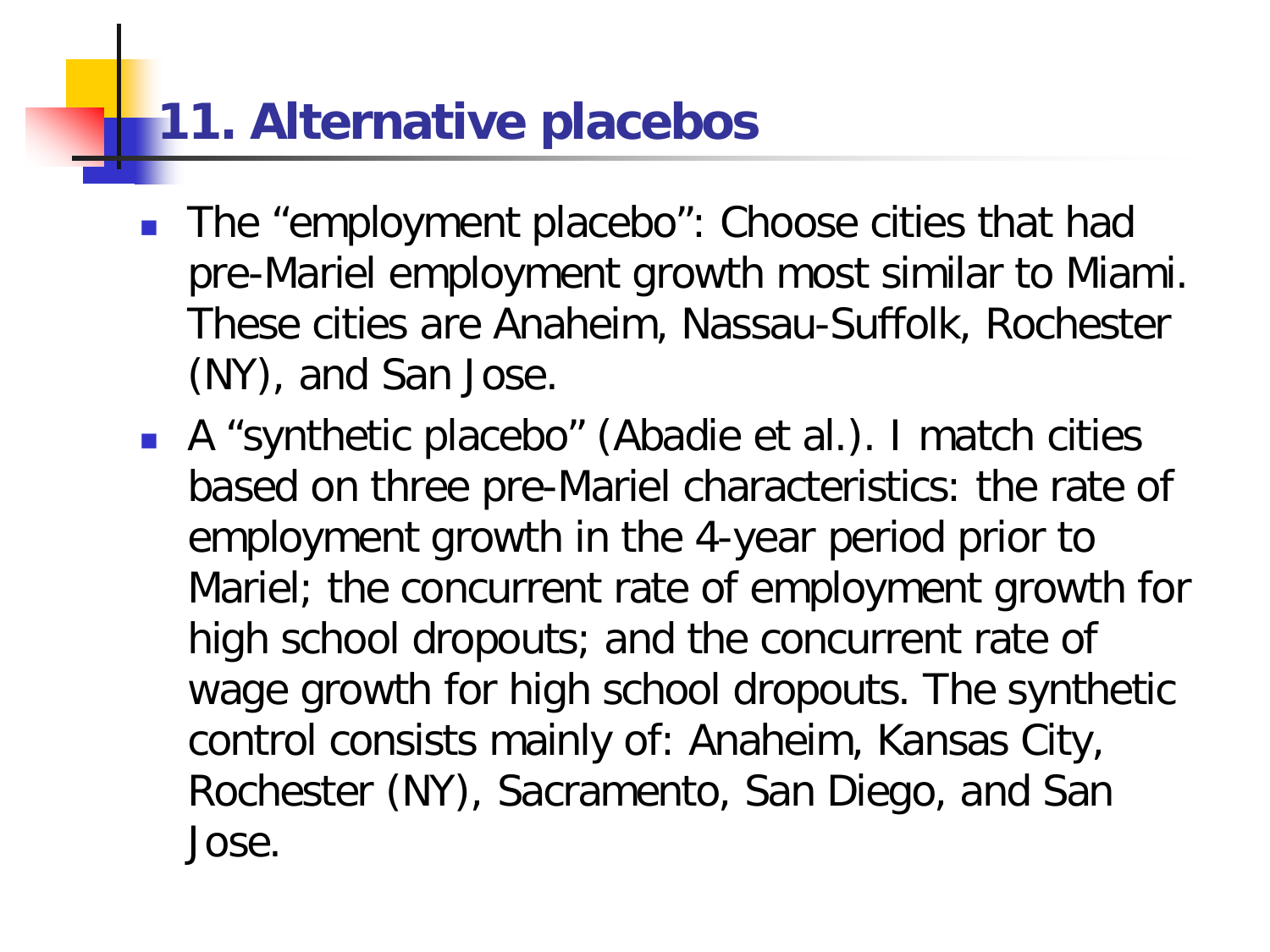#### **12. Trend in the wage of high school dropouts, 1976- 1992 (3-year moving average)**

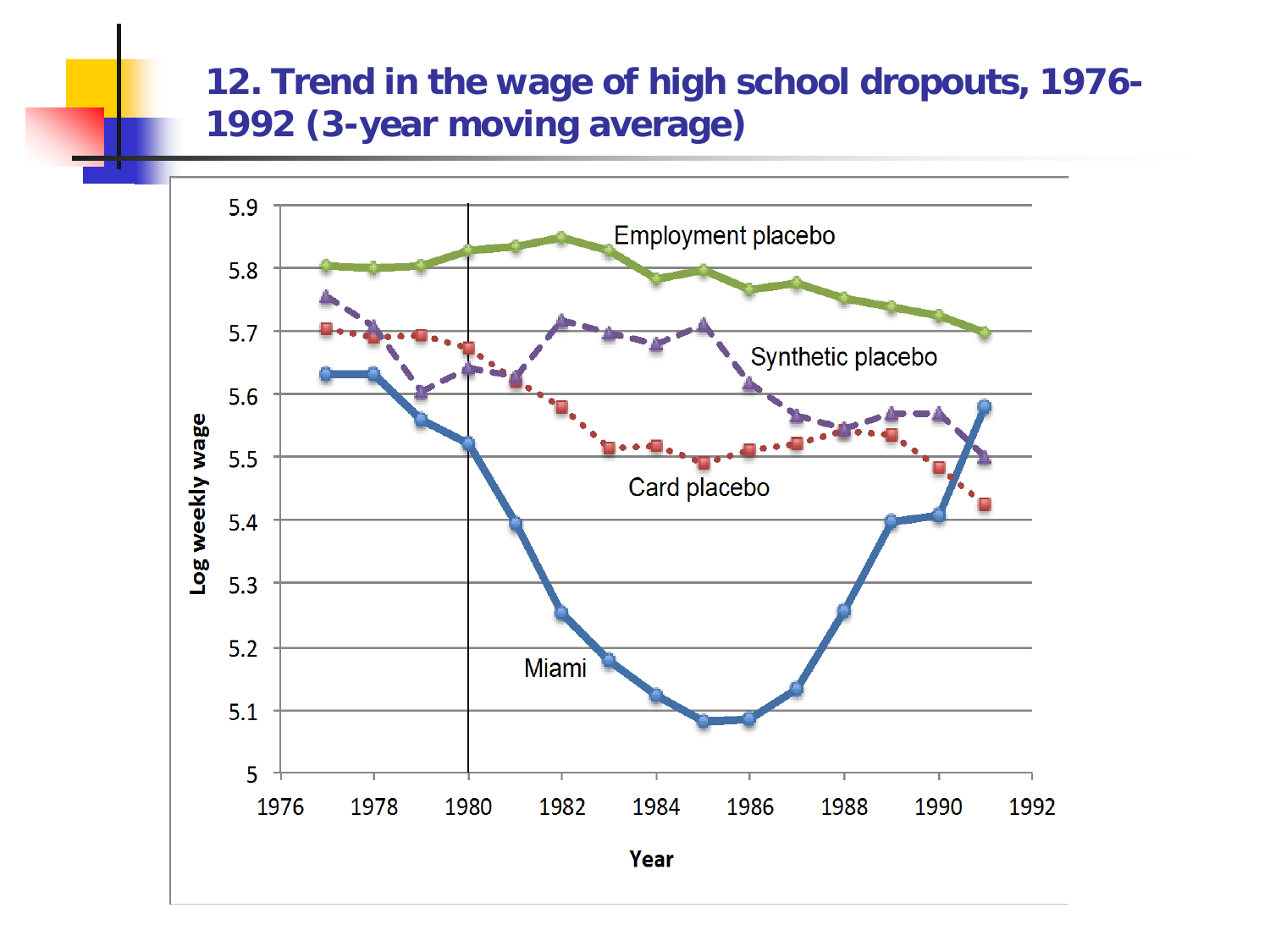#### **13. Distribution of pre-post wage changes of high school dropouts, in 1980 treatment year**



The pre-treatment period lasts 4 years; the post-treatment period lasts 6 years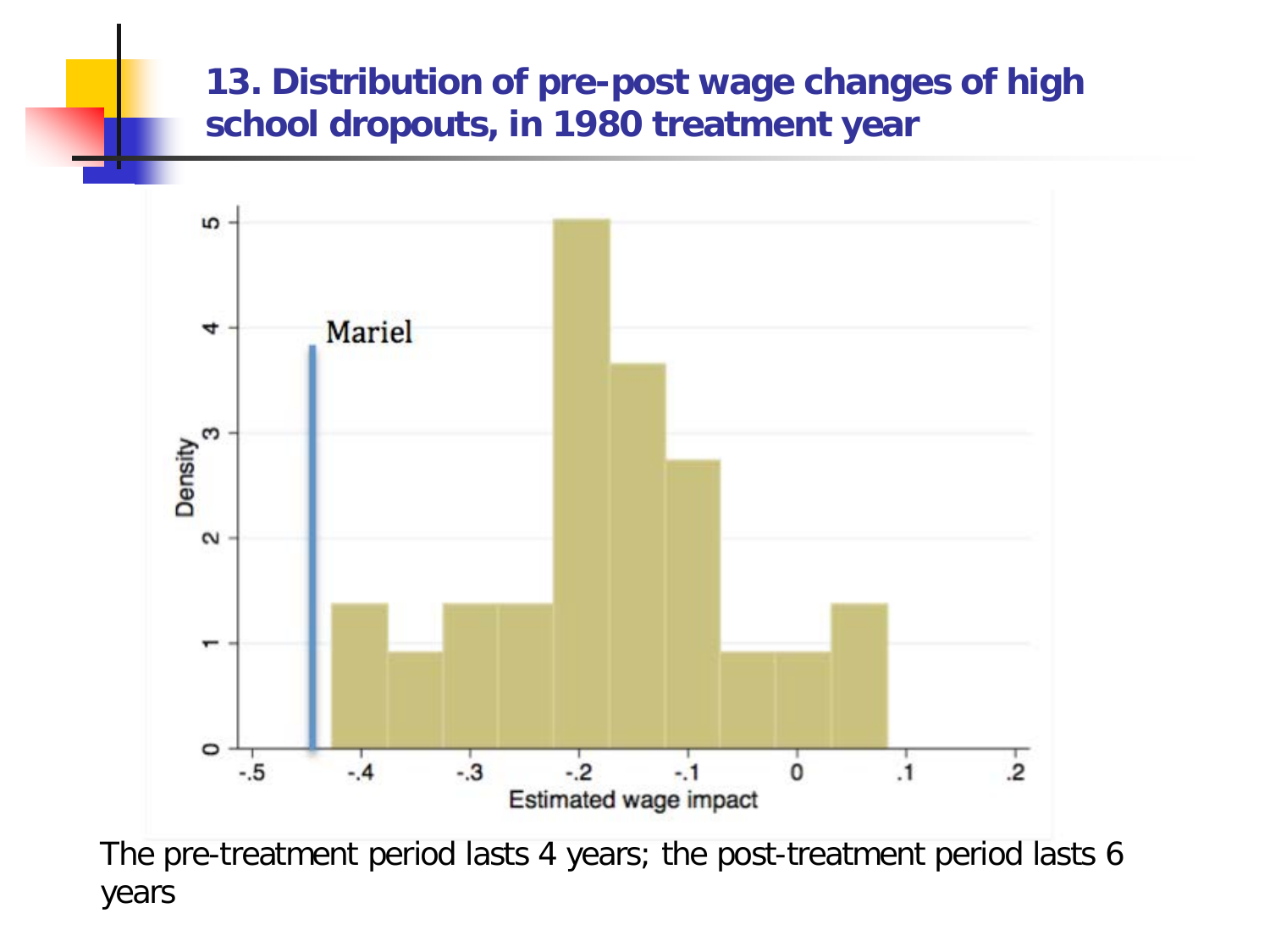#### **14. Distribution of pre-post wage changes, across all city-year permutations, 1976-2003**



The pre-treatment period lasts 4 years; the post-treatment period lasts 6 years; and the year of the treatment is excluded from the calculation.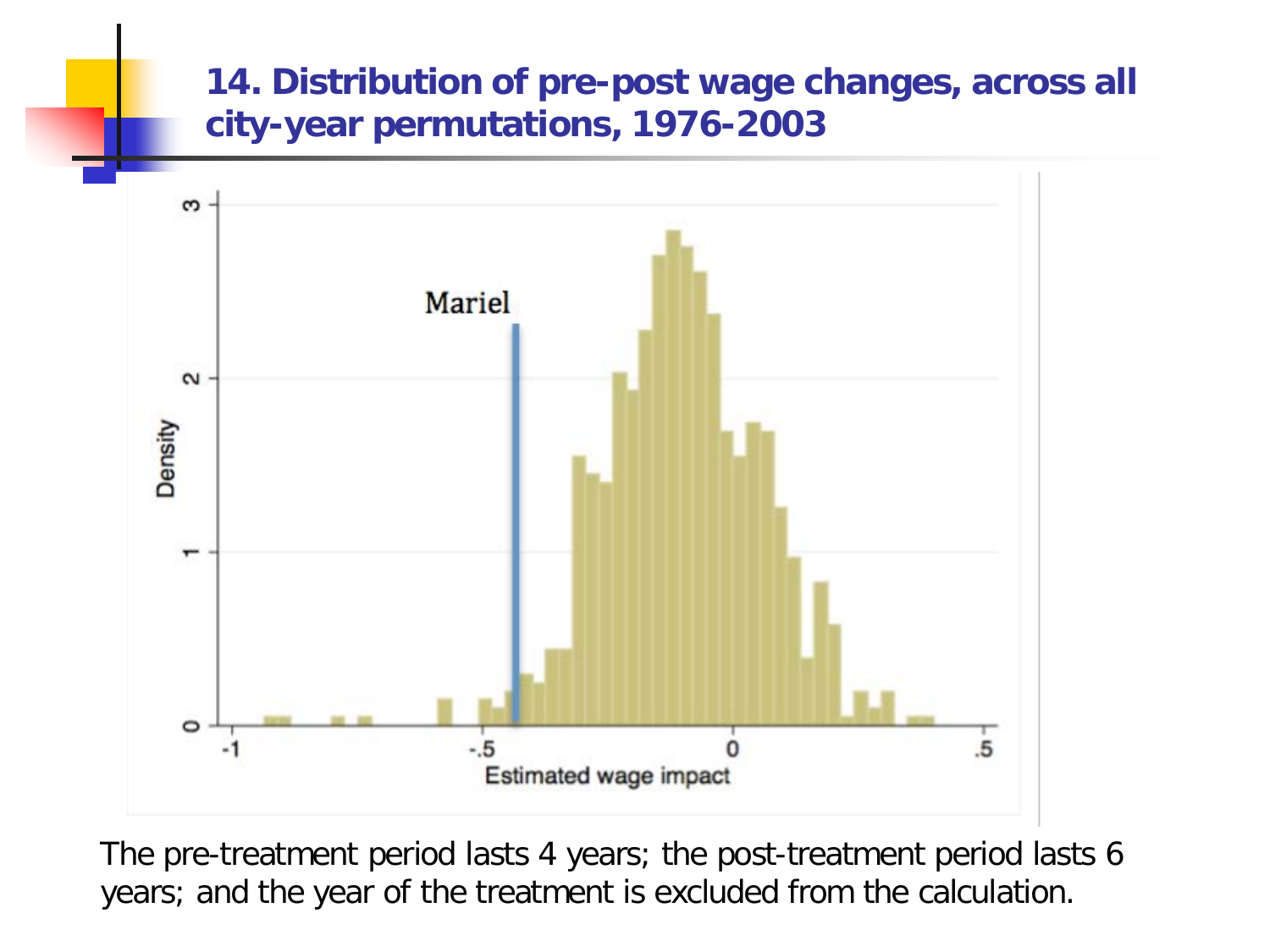#### **15. Distribution of pre-post wage changes of high school graduates, across all city-year permutations**



The pre-treatment period lasts 4 years; the post-treatment period lasts 6 years; and the year of the treatment is excluded from the calculation.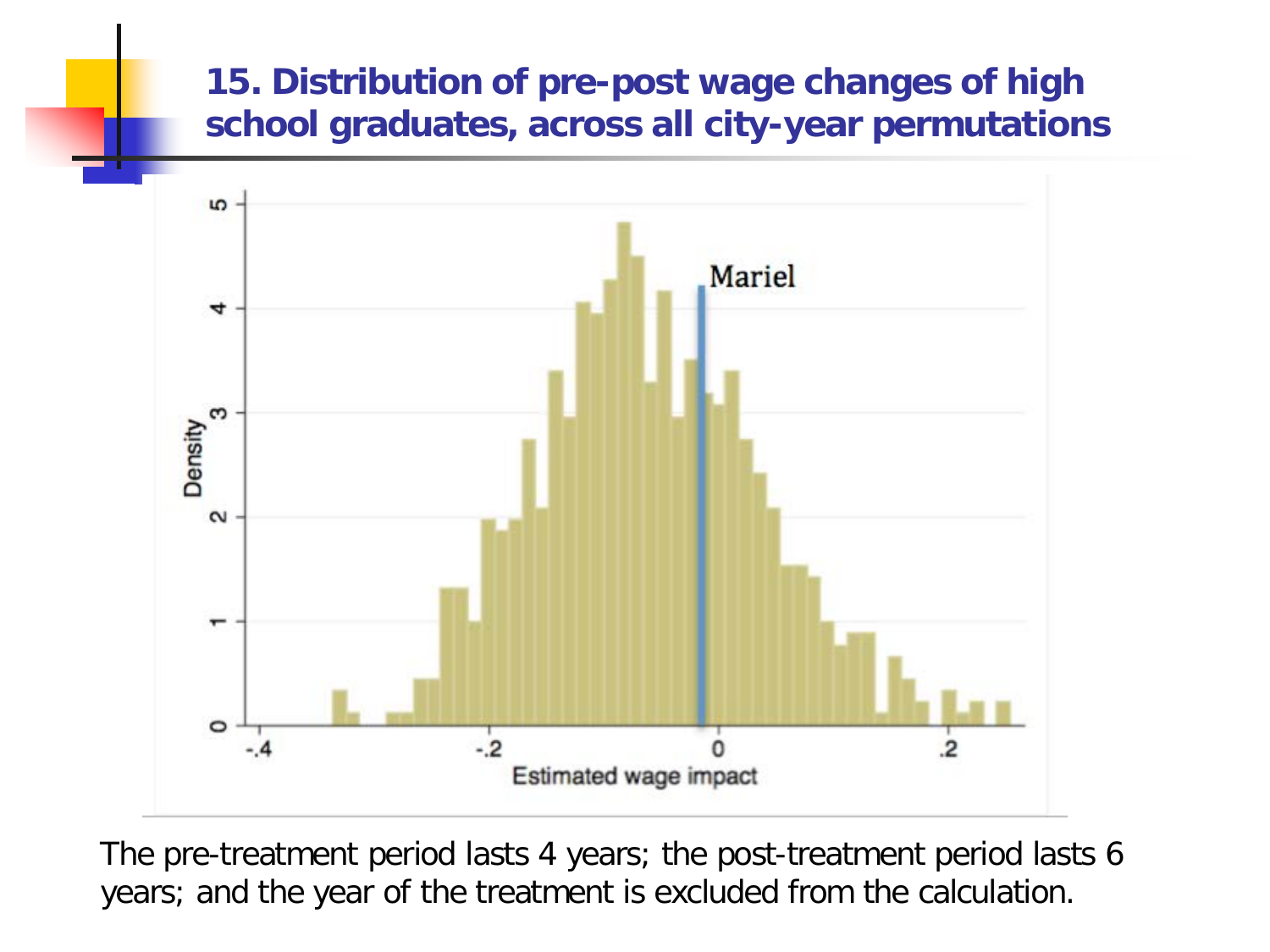#### **16. Difference-in-Differences impact of the** Marielitos, **March CPS**

| Dependent variable and treatment period | Card<br>placebo | Employment<br>placebo | Synthetic<br>placebo | All cities |
|-----------------------------------------|-----------------|-----------------------|----------------------|------------|
| A. Log wage of high school dropouts     |                 |                       |                      |            |
| 1981-1983                               | $-0.137$        | $-0.289$              | $-0.210$             | $-0.135$   |
|                                         | (0.093)         | (0.090)               | (0.086)              | (0.080)    |
| 1984-1986                               | $-0.364$        | $-0.495$              | $-0.461$             | $-0.378$   |
|                                         | (0.080)         | (0.071)               | (0.077)              | (0.033)    |
| 1987-1989                               | $-0.216$        | $-0.251$              | $-0.210$             | $-0.192$   |
|                                         | (0.085)         | (0.071)               | (0.068)              | (0.058)    |
| 1990-1992                               | 0.188           | 0.096                 | 0.021                | 0.188      |
|                                         | (0.158)         | (0.136)               | (0.096)              | (0.111)    |
|                                         |                 |                       |                      |            |

Notes: Robust standard errors are reported in parentheses. The data consist of annual observations for each city between 1976 and 1992 (1980 excluded). All regressions include vectors of city and year fixed effects. The regressions are weighted by the number of observations size used to calculate the dependent variable.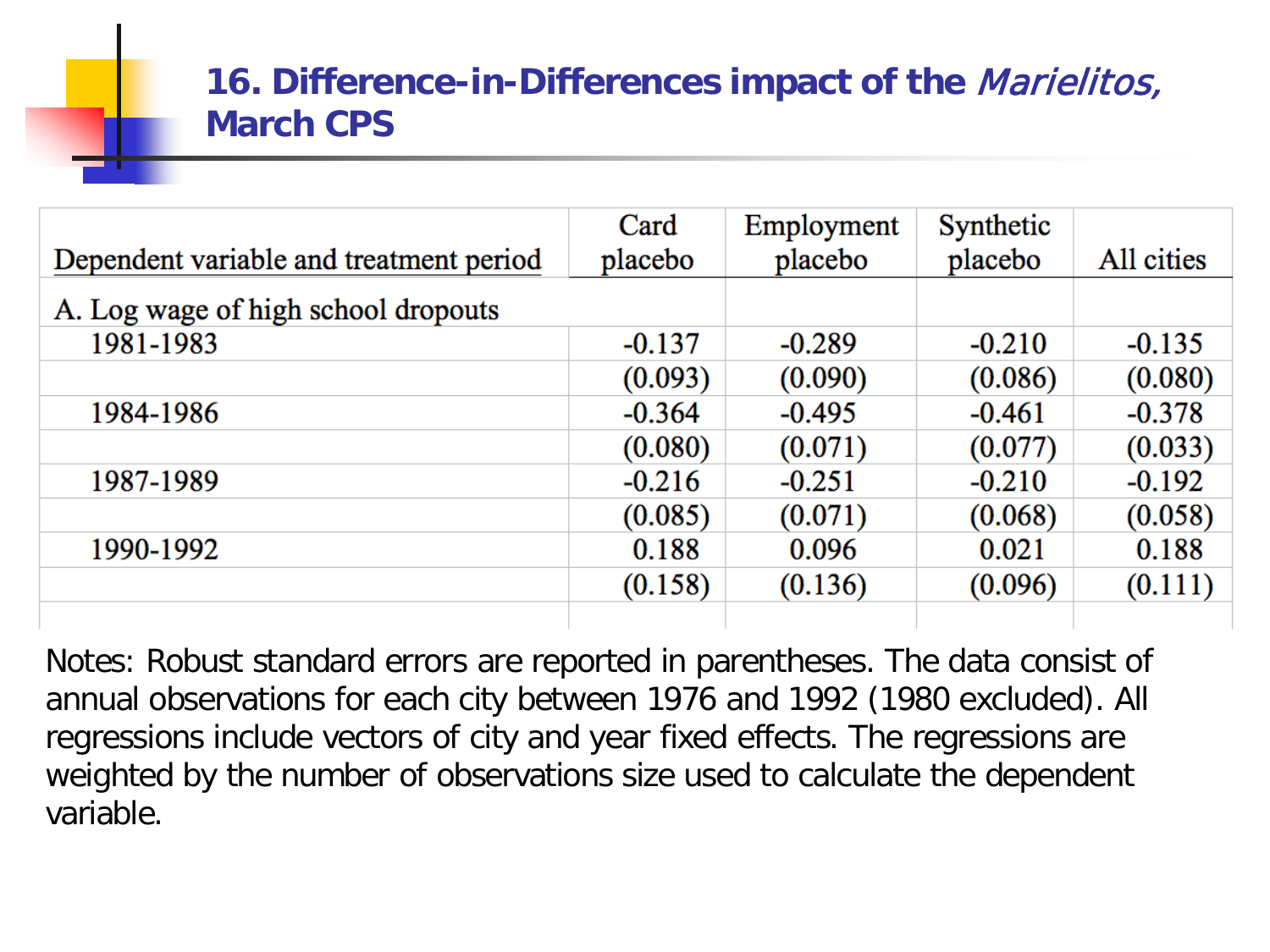### **17. Two interesting conceptual issues**

- **The eventual disappearance of the wage effect of** Mariel is puzzling. Theory predicts that the average wage in the labor market returns to pre-shock conditions if there are constant returns to scale. But there will still be distributional effects. Perhaps some supply response in the low-skill labor market.
- **Theory also predicts wage impact should be largest** right after shock, and then eventually attenuated. Wage impact was largest around 5 years after shock. The 1980s were a period of high inflation. If wages were sticky downwards, then perhaps this was how the labor market adjusted. Important need to start research on dynamics of supply shocks.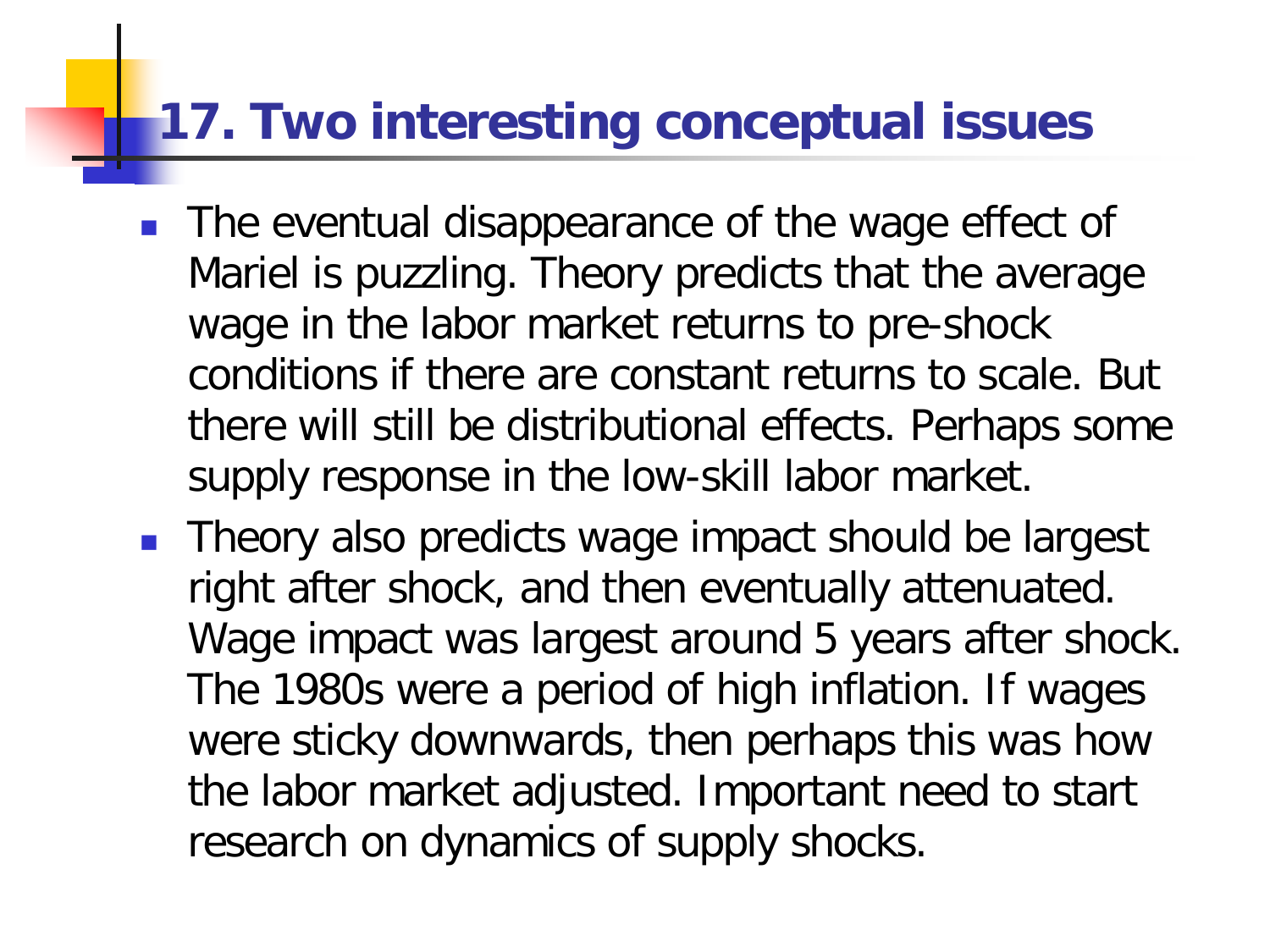#### **18. Distribution of short-run impact across all 123,410 potential four-city placebos, March CPS, 1977-1986**



The pre-treatment period lasts 4 years; the post-treatment period lasts 6 years; and the year of the treatment is excluded from the calculation.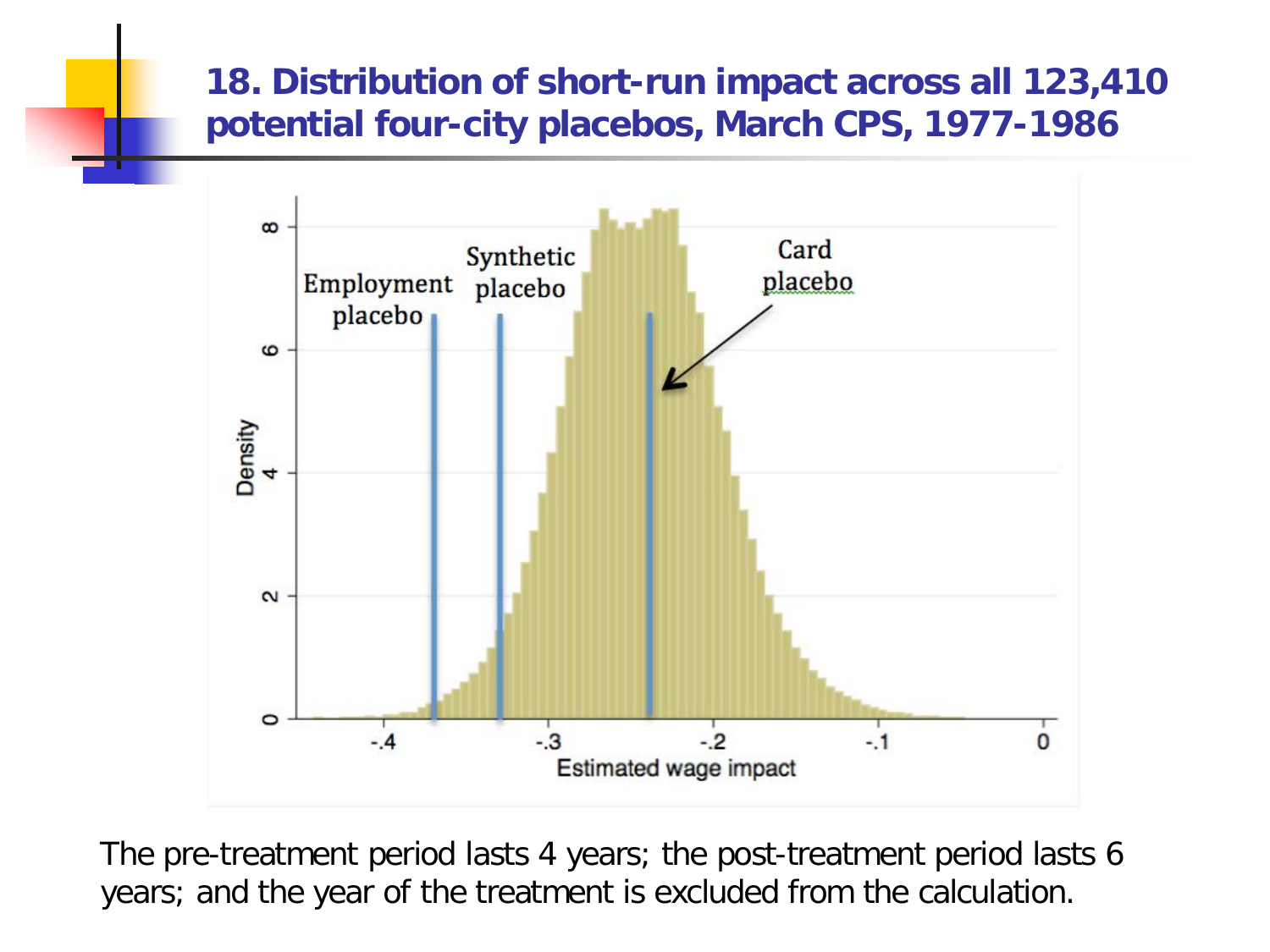**19. Distribution of hypothetical short-run impact relative to synthetic placebo, assume a supply shock hits each city-year permutation, March CPS**

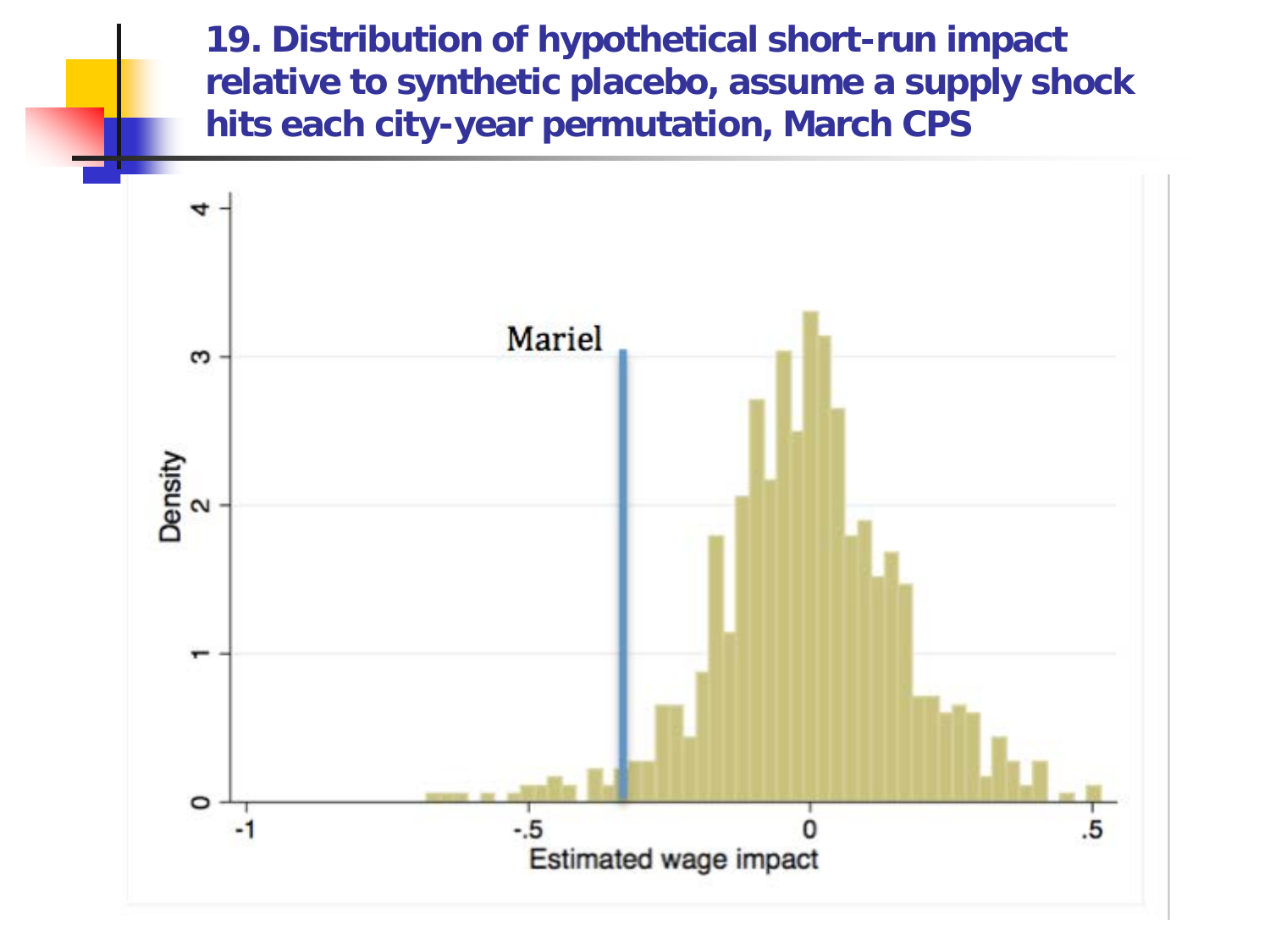# **20. A disturbance in the force**

- Within 3 months after release of my Mariel paper, two responses tried to restore order to the galaxy. Roodman (2015) and Peri and Yasernov (2015).
	- **The wage impact did not show up immediately. True,** but nobody really knows what the dynamics of the wage effect should look like.
	- Sample of non-Hispanic men, aged 25-59 in March CPS is small. Also true, but much of what I did effectively merged several years.
- Peri-Yasenov claim that a better analysis would enlarge the sample.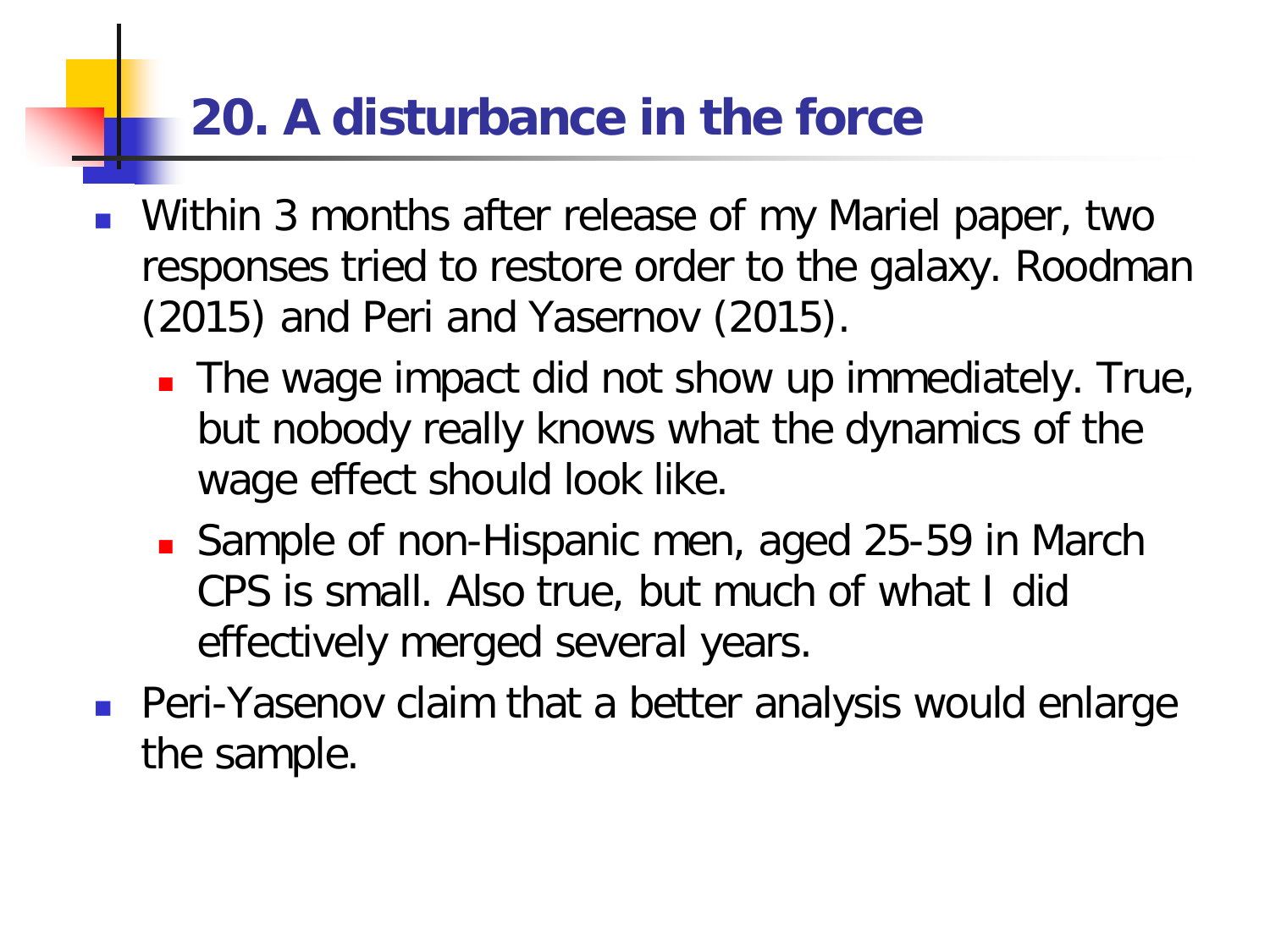### **21. Whom to believe?**



Curtain #1: Male non-Hispanic HS dropouts aged 25-59. Curtain #2: All non-Cuban HS dropouts aged 16-61.